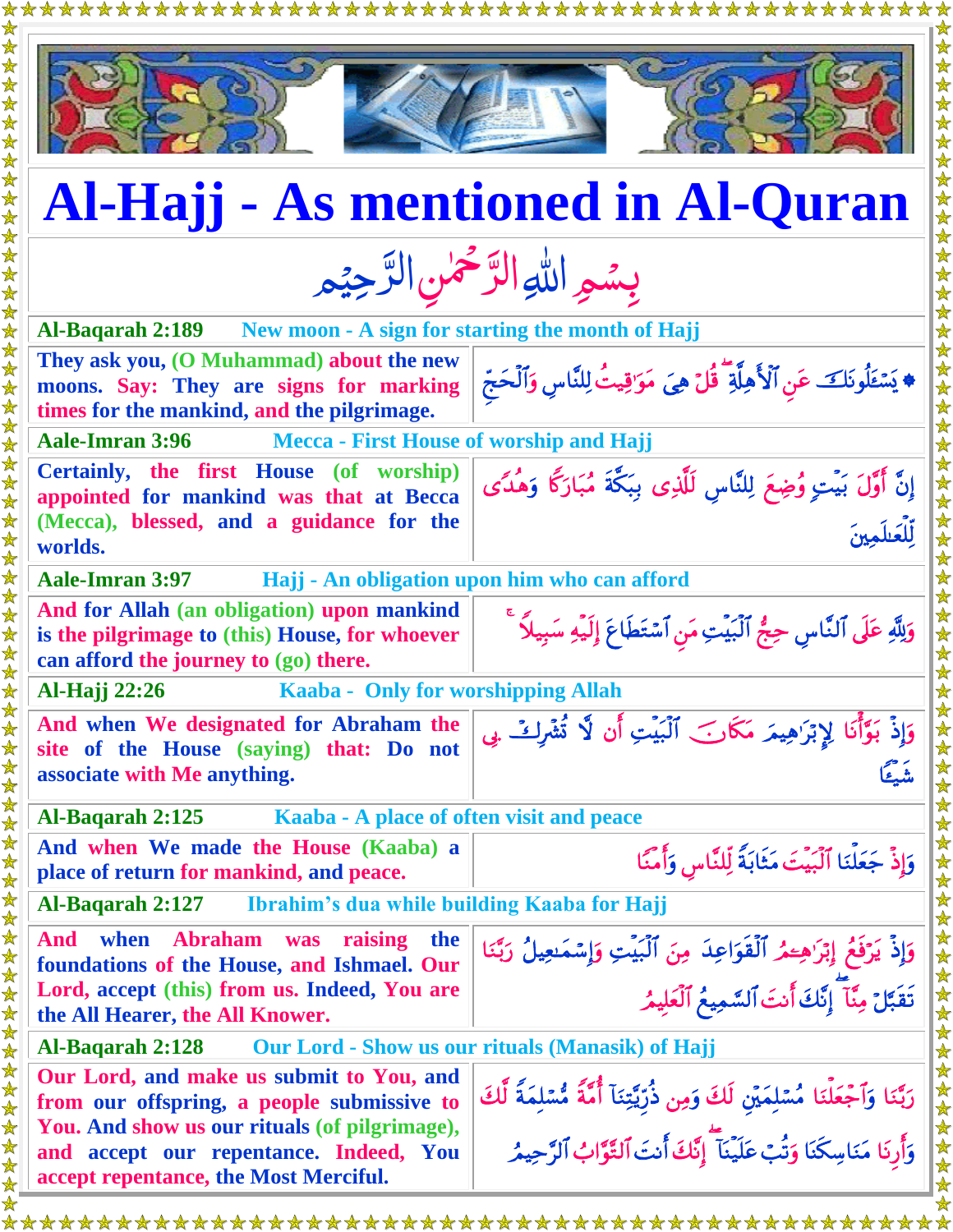| Al-Baqarah 2:125<br>Kaaba – A place for performing Tawaf                                                                                                                            |                                                                                                                                                                                   |  |
|-------------------------------------------------------------------------------------------------------------------------------------------------------------------------------------|-----------------------------------------------------------------------------------------------------------------------------------------------------------------------------------|--|
| And We took a pledge from Abraham and<br><b>Ishmael that: Purify My house for those who</b>                                                                                         | وَعَهِدْنَآ إِلَىٰٓ إِبْرَاهِــْمَرِ وَإِسْمَـٰعِيلَ أَن طَهِّرَا بَيْتِيَ لِلطَّآبِفِينَ                                                                                         |  |
| go around (tawaf), and those who stay<br>therein and those who bow down, prostrate.                                                                                                 | ۔<br>وَٱلۡعَـٰدِکِفِیر ۖ وَٱلرُّكَّعِ ٱلسُّجُودِ                                                                                                                                  |  |
| Al-Hajj 22:26<br>Kaaba - Purified for Tawaf, Ruku and Sajdah                                                                                                                        |                                                                                                                                                                                   |  |
| And purify My House (Kaaba) for those who<br>walk around it (tawaf) and those who stand<br>and those who bow (and) make prostration.                                                | وَطَهِّرْ بَيْقَ لِلطَّآبِفِينَ وَٱلْقَآبِمِينَ وَٱلرُّكَّعِ<br>ٱلسُّجُودِ                                                                                                        |  |
| Al-Hajj 22:27<br><b>Ibrahim - First one to proclaim for Hajj</b>                                                                                                                    |                                                                                                                                                                                   |  |
| (O Ibrahim), and proclaim to mankind the<br>pilgrimage.                                                                                                                             | وَأَدْنٍ فِي ٱلنَّاسِ بِٱلْحَجِّ                                                                                                                                                  |  |
| Al-Hajj 22:27<br><b>Arriving for Hajj using all means of transportation</b>                                                                                                         |                                                                                                                                                                                   |  |
| They will come to you on foot and on every<br>lean means of transport.                                                                                                              | يَأْتُوكَ رِجَالاً وَعَلَىٰ كُلِّ ضَامِرٍ                                                                                                                                         |  |
| Al-Hajj 22:27<br><b>Arriving for Hajj from near and far</b>                                                                                                                         |                                                                                                                                                                                   |  |
| They will come from every far off distant<br>place.                                                                                                                                 | يَأْتِينَ مِن كُلِّ فَجِّ عَمِيقٍ                                                                                                                                                 |  |
| Al-Baqarah 2:197<br><b>Months of Hajj are pre-determined</b>                                                                                                                        |                                                                                                                                                                                   |  |
| The pilgrimage is in the months, well known.                                                                                                                                        |                                                                                                                                                                                   |  |
| Al-Baqarah 2:197<br><b>What is forbidden during Hajj</b>                                                                                                                            |                                                                                                                                                                                   |  |
| So whoever has made obligatory (on himself)<br>in these (months), the pilgrimage, then there<br>is no intimate relations, nor disobedience,<br>nor disputing during the pilgrimage. | en during Hajj<br>حدن فَرَضَ فِيهِر } [تَحْجَّ فَلَا رَفَثَ وَلَا فُسُوقٍ وَلَا يَعْلَمُ جُدَالَ فِي ٱلْحَجِّ<br>جِدَالَ فِي ٱلْحَجِّ<br>وَتَزَوَّدُوا فَإِنَّ خَةَ <sup>44</sup> |  |
| Al-Baqarah 2:197<br><b>Bring your means of provision during Hajj</b>                                                                                                                |                                                                                                                                                                                   |  |
| And take provisions with you, but indeed, the<br>best provision is righteousness. And fear Me,<br>O people of understanding.                                                        |                                                                                                                                                                                   |  |
| <b>Aale-Imran 3:97</b>                                                                                                                                                              | Whoever enters the Kaaba is in security with Allah                                                                                                                                |  |
| And whoever enters it is secured.                                                                                                                                                   | وَمَن دَخَلَهُ كَانَ ءَامِنًا ۗ                                                                                                                                                   |  |
| <b>Aale-Imran 3:97</b><br><b>Station of Ibrahim by the Kaaba - Signs of Allah</b>                                                                                                   |                                                                                                                                                                                   |  |
| In it are manifest signs, station of Abraham.                                                                                                                                       | فِيهِ ءَايَنتُ بَيِّنَنتُ مُّقَامُ إِبْرَٰهِيمَرّ                                                                                                                                 |  |
| Al-Baqarah 2:125<br><b>Perform prayer by station of Ibrahim</b>                                                                                                                     |                                                                                                                                                                                   |  |
| And take, at the station of Abraham, a place<br>of prayer.                                                                                                                          | وَٱتَّخِذُواْ مِن مَّقَامِ إِبْرَٰهِــَمَرَ مُصَلًّى                                                                                                                              |  |
| Al-Baqarah 2:158<br><b>As-Safa and Al-Marwah - Symbols of Allah</b>                                                                                                                 |                                                                                                                                                                                   |  |
|                                                                                                                                                                                     |                                                                                                                                                                                   |  |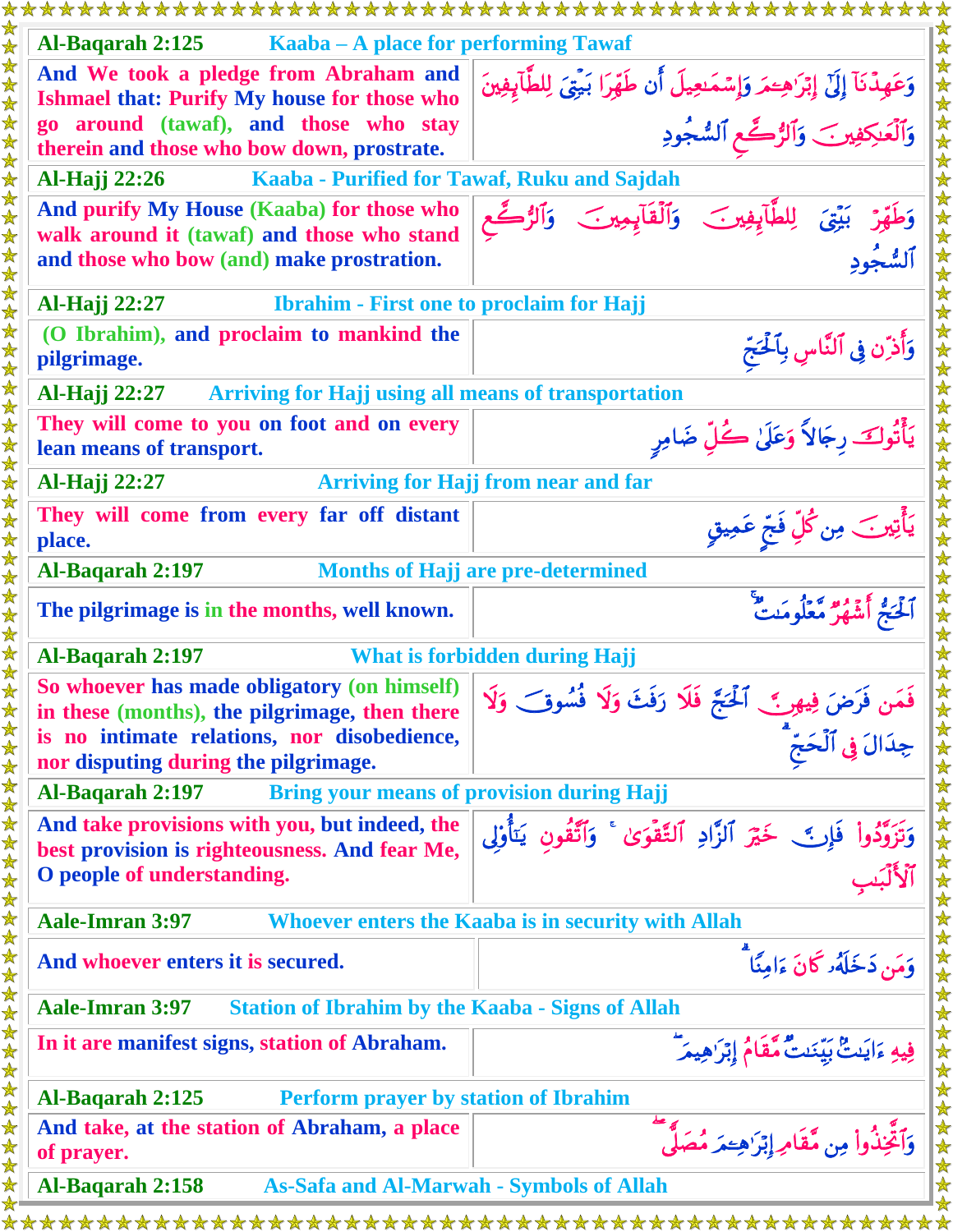|                                                                          | *************************                                                                                          | ********************                                                                                  |  |  |  |
|--------------------------------------------------------------------------|--------------------------------------------------------------------------------------------------------------------|-------------------------------------------------------------------------------------------------------|--|--|--|
|                                                                          | Indeed, As-Safa and Al-Marwah are among<br>the symbols (rites) of Allah.                                           | إِنَّ ٱلصَّفَا وَٱلۡمَرۡوَةَ مِن شَعَآبِرِ ٱللَّٰهِ                                                   |  |  |  |
|                                                                          |                                                                                                                    | Al-Baqarah 2:158 Going between As-Safa and Al-Marwah (Saii) - A part of Hajj and Umrah                |  |  |  |
|                                                                          | So whoever is on pilgrimage to the House (of<br>Allah) or Umrah, it is then no sin upon him                        | فَمَنْ حَجَّ ٱلْبَيْتَ أَوِ ٱعْتَمَرَ فَلَا جُنَاحَ عَلَيْهِ أَن يَطَّوَّفَ                           |  |  |  |
|                                                                          | that he goes between them.                                                                                         |                                                                                                       |  |  |  |
| <b>Earning livelihood during Hajj is permissible</b><br>Al-Baqarah 2:198 |                                                                                                                    |                                                                                                       |  |  |  |
|                                                                          | It is not, for you, a sin that you seek the<br>bounty of your Lord (trading<br>during<br>pilgrimage - if needed).  | لَيْسَ عَلَيْكُمْ جُنَاحٌ أَن تَبْتَغُواْ فَضْلًا مِّن رَّبِّكُمْ                                     |  |  |  |
| <b>Departing Arafat for Muzdalifah</b><br>Al-Baqarah 2:198               |                                                                                                                    |                                                                                                       |  |  |  |
|                                                                          | Then, when you depart from Arafat.                                                                                 | فَإِذَآ أَفَضَّتُم مِّنَّ عَرَفَتٍ ۚ                                                                  |  |  |  |
|                                                                          | Al-Baqarah 2:198                                                                                                   | <b>Arriving in Muzdalifah - Do zikr of Allah</b>                                                      |  |  |  |
|                                                                          | Then remember Allah at Al Mashar al<br>Haraam. And remember Him as He has                                          | فَأَذْكُرُوا ٱللَّهَ عِندَ ٱلْمَشْعَرِ ٱلْحَرَامِ وَٱذْكُرُوهُ كَمَا                                  |  |  |  |
|                                                                          | guided you.                                                                                                        | هَدَ نكُمْ                                                                                            |  |  |  |
|                                                                          | Al-Baqarah 2:199 Returning to Mina from Muzdalifah-Seek forgiveness                                                |                                                                                                       |  |  |  |
|                                                                          | Then depart from where depart all the<br>people, and ask forgiveness of Allah.                                     | ثُمَّر أَفِيضُواْ مِنْ حَيْثُ أَفَاضٍ ٱلنَّاسِ وَٱسْتَغْفِرُواْ ٱللَّهَ                               |  |  |  |
|                                                                          | Last Tawaf (Ziarat) after prescribed rituals of Hajj<br><b>Al-Hajj</b> 22:29                                       |                                                                                                       |  |  |  |
|                                                                          | Then let them complete the prescribed duties<br>for them, and fulfill their vows, and go                           | .<br>ثُمَّر لِّيَقْضُواْ تَفَثَّهُمْ وَلَيُوفُواْ ثُذُورَهُمْ وَلِّيَطَّوَّفُواْ بِٱلْبَيْتِ          |  |  |  |
|                                                                          | around (tawaf) the House, the ancient one.                                                                         |                                                                                                       |  |  |  |
|                                                                          | <b>Rites and Rituals of Hajj must be honored</b><br>Al-Hajj 22:32                                                  |                                                                                                       |  |  |  |
|                                                                          | That is so, and whoever honors the symbols<br>(rites) of Allah, then indeed it is from the<br>piety of the hearts. | ذَٰ لِكَ وَمَن يُعَظِّمْ شَعَتِمَ ٱللَّهِ فَإِنَّهَا مِن تَقْوَى ٱلْقُلُوبِ                           |  |  |  |
|                                                                          | Al-Hajj 22:33<br>Animal sacrifice - An essential ritual of Hajj                                                    |                                                                                                       |  |  |  |
|                                                                          | therein (cattle) are benefits for<br>For you<br>a term appointed, then afterwards, their                           | لَكُمْ فِيهَا مَنَفِعُ إِلَّ أَجَلٍ مُّسَمًّى ثُمَّ غَلُّهَآ إِلَى ٱلَّبَيْتِ<br>ٱلۡعَتِيقِ           |  |  |  |
|                                                                          | place of sacrifice is at the House which is<br>ancient.                                                            |                                                                                                       |  |  |  |
|                                                                          | Al-Baqarah 2:200 Zikr of Allah in abundance after rituals are completed                                            |                                                                                                       |  |  |  |
|                                                                          | Then when you have completed your rituals,<br>then remember Allah as you remember your                             | فَإِذَا قَضَيْتُم مَّنَسِكَكُمْ فَٱذْكُرُواْ ٱللَّهَ كَذِكْرِكُمْ<br>ءَابَآءَكُمْ أَوْأَشَدَّ ذِكْراً |  |  |  |
|                                                                          | forefathers, or with greater remembrance.                                                                          |                                                                                                       |  |  |  |
|                                                                          | Al-Baqarah 2:201<br>A Quranic supplication during the rituals of Hajj                                              |                                                                                                       |  |  |  |
|                                                                          |                                                                                                                    |                                                                                                       |  |  |  |